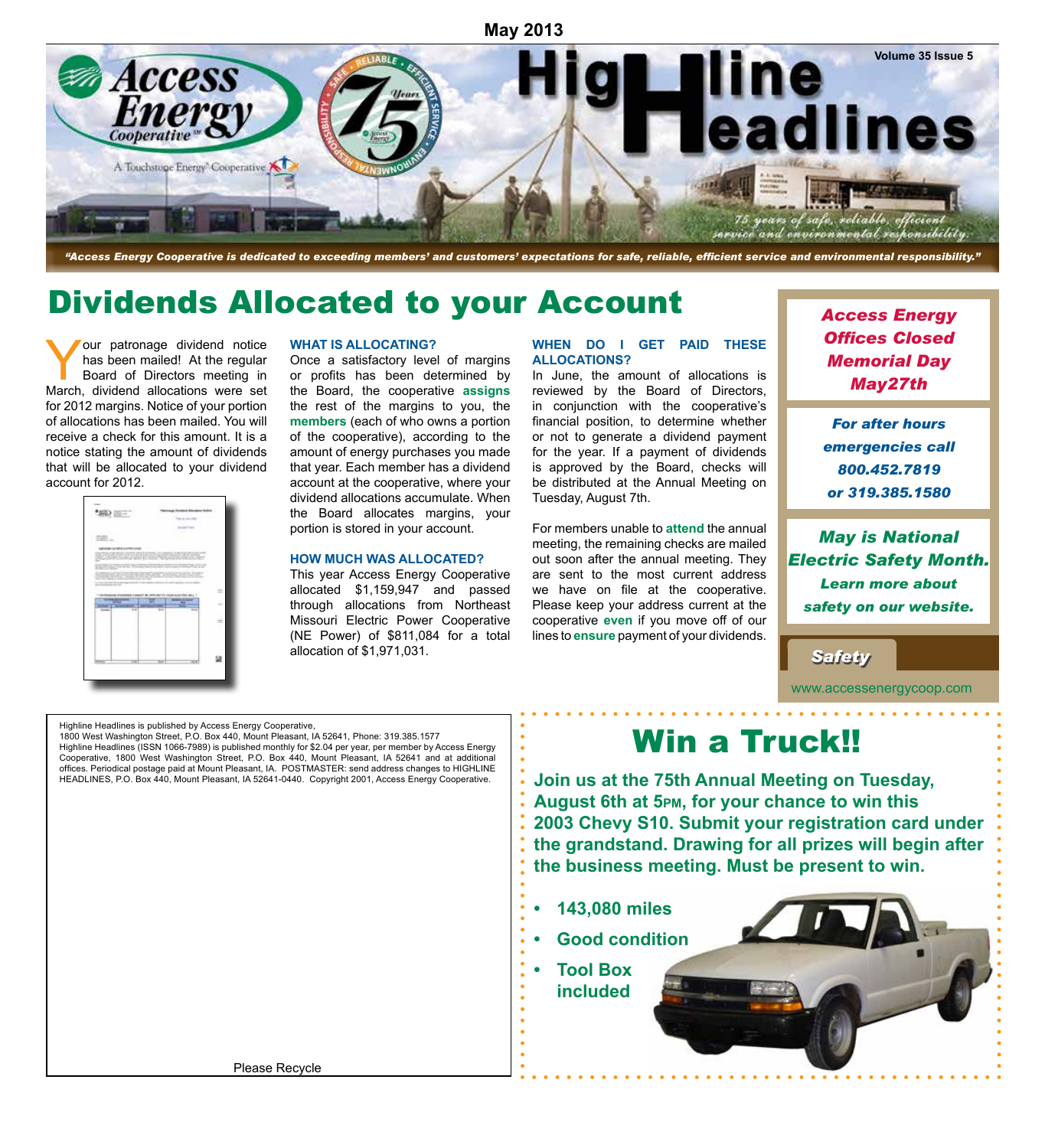## Manager's Corner



## General Manager/CEO Robert Swindell

s I am writing this, the Iowa<br>General Assembly is winding<br>down their work for the year<br>and my hone is that we can escape General Assembly is winding down their work for the year; and my hope is that we can escape another legislative session without any new costly **mandates** that ultimately increase your electric bill. Much of our work in the Iowa General Assembly is focused on preventing other entities from spending your **money** on their pet projects. In general, it has been the position of the Iowa Association of Electric Cooperatives, which Access Energy Cooperative is a member, that it is better public policy to provide incentives to modify our behaviors as opposed to mandating them.

#### **INCentive approach**

A couple of examples of the incentive approach are SF 431-Solar Energy System

Income Tax Credits and HF 630/ SF 444-Hydroelectricity Sales Tax Exemption. SF 431 provides tax credits for solar energy systems and would allow a taxpayer to claim more than one credit if the additional credit is for solar installations. The bill also directs the department of revenue to establish criteria for what constitutes a solar installation. Likewise, HF 630/ SF 444 eliminates sales tax from hydroelectricity conversion properties, such as the proposed hydro facility at the Oakland Mills Dam south of Mount Pleasant. Both are examples of the State using the tax code to encourage the increased **use** of alternate energy throughout the state. If the General Assembly believes that it is in the best interest for all of Iowa to support these types of projects, then the incentive approach is the best way to accomplish this goal. It's important to note that this approach spreads the cost of subsidizing this **type** of projects over everyone in the State of Iowa.

#### **Mandate approach**

I can't think of a better example of the mandate approach than the "feed-in tariff". SF 372 (SSB 1234)– feed-in tariff would require that cooperative members would have to pay for their neighbor's customerowned wind turbines that are connected to their cooperative. The concept behind the feed-in tariff centers on this: because wind turbines are expense to install and maintain, it's hard to get a decent pay back on the investment; so people are reluctant to buy one. With a "feed in tariff" as proposed in SF 372(SSB 1234) the

Iowa Utilities Board would set the rate the cooperative would pay for the electricity coming from the wind turbine so the construction and interest cost would be paid for in a ten-year period. The rate could be as high as 30-50 cents a kWh, which is 6 to 10 times more than the cost of the power we currently purchase to provide to you. While this is a good deal for the company selling the wind turbine and the member installing one, I question how good it is for the remaining members that are footing the bill for the neighbor installing the turbine. Once again, if the Iowa General Assembly believes that additional wind turbines are in the best interest of Iowa, then all Iowans should be shouldering the subsides, as opposed to just the members of the cooperative where it is installed.

Please don't take my comments as be critical of alternate energy production. Iowa has become a leader in wind production utilizing incentives, not mandates. Your cooperative has over 600 mega-watts of wind capacity and another 600 mega-watts of hydroelectric capacity in our generation mix. We also own one of the larger photovoltaic arrays in the State of Iowa. We even offer rebates based on a member's energy use for wind and solar, along with purchasing any excess production at our wholesale power cost. These efforts are done for the benefit of the membership as a whole. We will continue to work with our legislators to limit subsidizing activities which just benefit a few members at the expense of the majority of our membership.

#### **COOPERATIVE INFORMATION**

**Access Energy Cooperative** 1800 West Washington Street P.O. Box 440 Mount Pleasant, Iowa 52641

**Phone:** 319.385.1577 **Toll free:** 866.242.4232 **Fax:** 319.385.6873

#### **Website:**

www.accessenergycoop.com **Email:** contactus@accessenergycoop.com

#### **HOURS:**

Monday-Friday (closed Saturdays, Sundays, & Holidays) Office: 7:30 a.m. to 4:00 p.m.

Payments can be placed in the dropbox under the flag pole.

**After Hours Emergencies call:** 319.385.1580 or 800.452.7819

Visa and Mastercard accepted.

**General Manager/CEO:** Robert Swindell **Editor:** Kimberly Brumbaugh **Assistant Editor:** Cherity Wibben

#### **Officers and Directors:**

| Marvin Holtkamp                       |                     | District 3 President      |
|---------------------------------------|---------------------|---------------------------|
| Ronald Campbell                       |                     | District 2 Vice President |
| Jerry Barker                          |                     | District 2 Secretary      |
| Larry White                           |                     | District 2 Treasurer      |
| Donald Atwood                         | District 1 Director |                           |
| Joseph Heckethorn District 1 Director |                     |                           |
| Fred Hickenbottom District 1 Director |                     |                           |
| <b>Marvin Newton</b>                  | District 3 Director |                           |
| <b>Victor Pierrot</b>                 | District 3 Director |                           |
|                                       |                     |                           |

# Energy Efficiency Programs Helping Members Save

ince 2008, the members of Access Energy Cooperative have participated in the Take Control & Save® Program, an energy efficiency and energy saving program between Access Energy Cooperative and our power supplier: Associated Electric Cooperative, Inc. in Springfield Missouri.

Through this energy efficiency effort, Access Energy Cooperative members can receive rebates on Energy Star® window air conditioning units, electric water heaters and efficient heat pump systems. Members and propane customers can also call us for a free energy audit. Cooperative members can **earn** rebates for weatherization improvements around their homes from recommendations suggested at the audit.

More than 2,666,375 kilowatt-hours were saved by members of the cooperative last year, and they saved nearly \$300,000 in savings from rebates. We are pleased to participate in this program, helping our members save money through energy efficiency improvements. The good news is that everything we do to reduce our energy usage not only helps us manage growth, but also helps

Take Control & Save

A Cooperative Effort for Energy Efficiency

members manage their energy budgets.

Access Energy Cooperative and 50 other cooperatives that participate in the Take Control & Save® Program have voluntarily spent more than 28 million dollars from 2008 through 2012 on energy efficiency measures. This program has generated lifetime kilowatt-hour savings of 952,768,259 for cooperative memberowners, enough energy saved to power nearly 65,000 homes for one year.

For more information visit our website at www.accessenergycoop.com.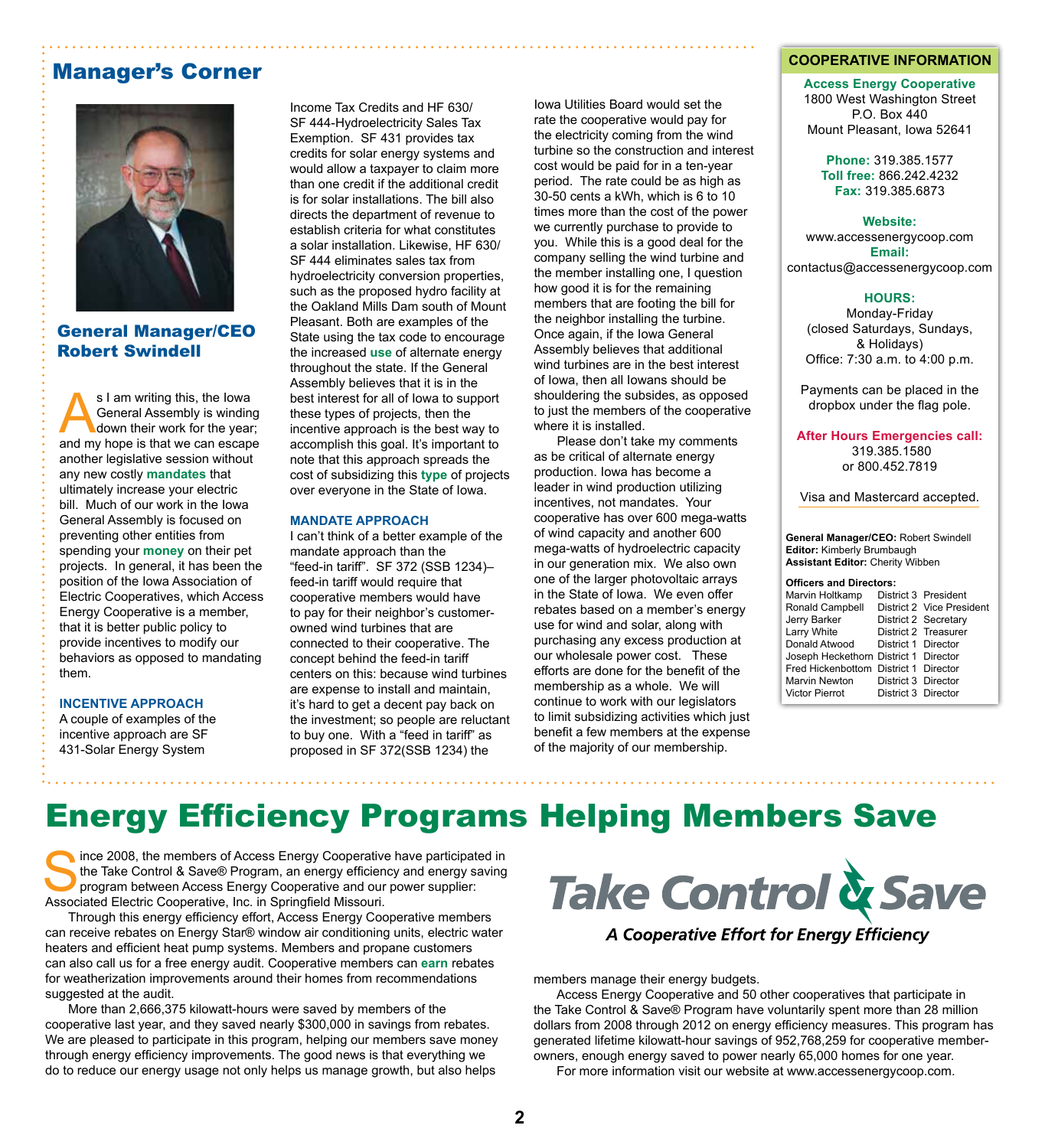# Affordable LED Lights Coming Soon to Stores

ree and Philips Lighting have new 60 watt-equivalent LED A-lamps on the market at \$15 or less and Cree also offers a 40 watt-equivalent product just under \$10. 2013 should see solid-state lighting (SSL) replacements fo 60W market at \$15 or less and Cree also offers a 40 watt-equivalent product just under \$10. 2013 should see solid-state lighting (SSL) replacements for 60W incandescent go below \$10.

The Cree LED bulb family offers three product options. The omnidirectional designs all have a CRI of 80 and all support dimming:

- a 6W \$9.97 450-lm 2700K lamp
- a 9W \$13.97 800-lm 5000K lamp
- a 9.5W \$12.97 800-lm 2700K lamp

### **Cree omni-directional LED lamp**

The Cree design looks very much like a traditional incandescent bulb, and although it's white, it's not obtrusive in **any** way. The dome of the lamp is made of glass which Cree says offers better light transmission than the plastic globes broadly used in LED-based retrofit lamps. The glass is covered with a thin layer of silicon that presumably is present to protect the glass.

The lamp is undergoing the Energy Star certification process at this time, but it expects approval. Cree expects to be qualified, but is proud to offer the bulb at a price point that makes sense and pays for itself even without rebates.

Initially the lamp will be available at Home Depot with wider distribution planned for later in the year. Cree said that if customers replace the five most-used light bulbs in their home with the new LED lamps, that on average they will save \$61

per year on energy. That makes the payback on the lamps just over a year.

Philips, meanwhile, quietly brought its \$15 lamp to market without any major publicity push. Late last year the company had introduced 60 watt-equivalent lamps that were white in the off state yet were still shaped like the remotephosphor-based lamps that have been among the market leaders. Those products were priced at \$25. The new Philips 10.5 watt A-lamp is priced at \$14.97 and features a traditional round globe.

### **Philips 10.5W 800-lm \$15 A-lamp**

The Philips lamp outputs 800 lumens at a CCT of 3000K. The lamp looks largely like a traditional incandescent bulb. Philips Lighting CEO Ed Crawford said the goal of the new design was to make the product affordable without utility rebates. Philips cut the cost by not including dimming support.

Philips also has a \$9.97 product coming this year that could be an evolution of the \$15 product or a new architecture.

Both the Cree and Philips lamps should offer consumers long installed life times. Cree rates its lamps for 25,000 hours and is backing the products with a ten-year warranty. Philips' new lamp is rated for 20,000 hours which the company says translates to more than 18 years in a typical usage scenario.



## Take Control & Save

A Cooperative Effort for Energy Efficiency

# Energy Efficiency Rebates & Programs

## **Energy EFFICIENT Appliances**

|  |  |  |  |  |  | $\bullet$ $\bullet$ $\bullet$ |
|--|--|--|--|--|--|-------------------------------|

**\* Water heater (Electric only; At least 90% efficient) ........................\$100**

### **Heat Pumps**

- **\* Air to Air Source at least 16.5 SEER (w/Elec. Resist.).... \$100 per ton**
- **\* Mini-Split Air Source at least 16.5 SEER ......................... \$250 per ton**
- **\* Dual Fuel Source at least 16.5 SEER (gas back up)....... \$250 per ton**
- **\* Ground Source at least 19.1 EER**
	- **\* replacing existing ground source unit............................ \$400 per ton \* new & replacing other heat source type......................... \$750 per ton**
- **Alternative Energy Sources............................\$250 per KW**
	- **\* Capped at capacity. Access Energy Cooperative owns any carbon credits generated.**

## **Home Weatherization Incentives......Up to \$500 maximum**

- **\* Incentives are available to those who choose to make energy saving improvements recommended by Access Energy Cooperative following a FREE energy audit conducted by us.**
- **\* Improvements must be completed in recommended order by AEC.**

## **business lighting rebate**

- **\* Must have at least 10 eligible fixtures at a commercial, industrial or ag business member's account of Access Energy Cooperative.**
	- **\* Fluorescent T-5 and T-8 lighting systems with electronic ballasts**
	- **\* LED (light emitting diode) and LED exit signs**
	- **\* Occupancy Sensors**
- **\* Bulbs and fixtures must be evaluated by AEC to determine eligibility based on an audit of existing lighting prior to any installation of new equipment. A knowledgeable employee from the business needs to be present to guide AEC through the initial walk-through lighting audit.**
- **\* Total rebate amount is limited to \$30,000 per member per year and will not exceed 40% of the total equipment cost.**

### **FREE Energy Audit & rebate for improvements**

- **\* Conducted by a qualified Access Energy Representative**
- **\* Blower door test to check for air leaks and gaps**
- **\* Inspect insulation, doors, windows, lighting, appliances, and much more**
- **\* Weatherization improvements suggested at audit are eligible for incentive up to \$500**

## **LOW INTEREST LOANS**

**Access Energy Cooperative has ERC low interest loans available for the cost of materials and labor for energy efficiency home improvements in new or existing structures. For more details see our website.**

> **Specific requirements apply to individual rebates. For more information on rebates, low interest loans or to schedule a free energy audit call 385.1577 or 1.866.242.4232 or visit our website at www.accessenergycoop.com.**



**DHIIIDS**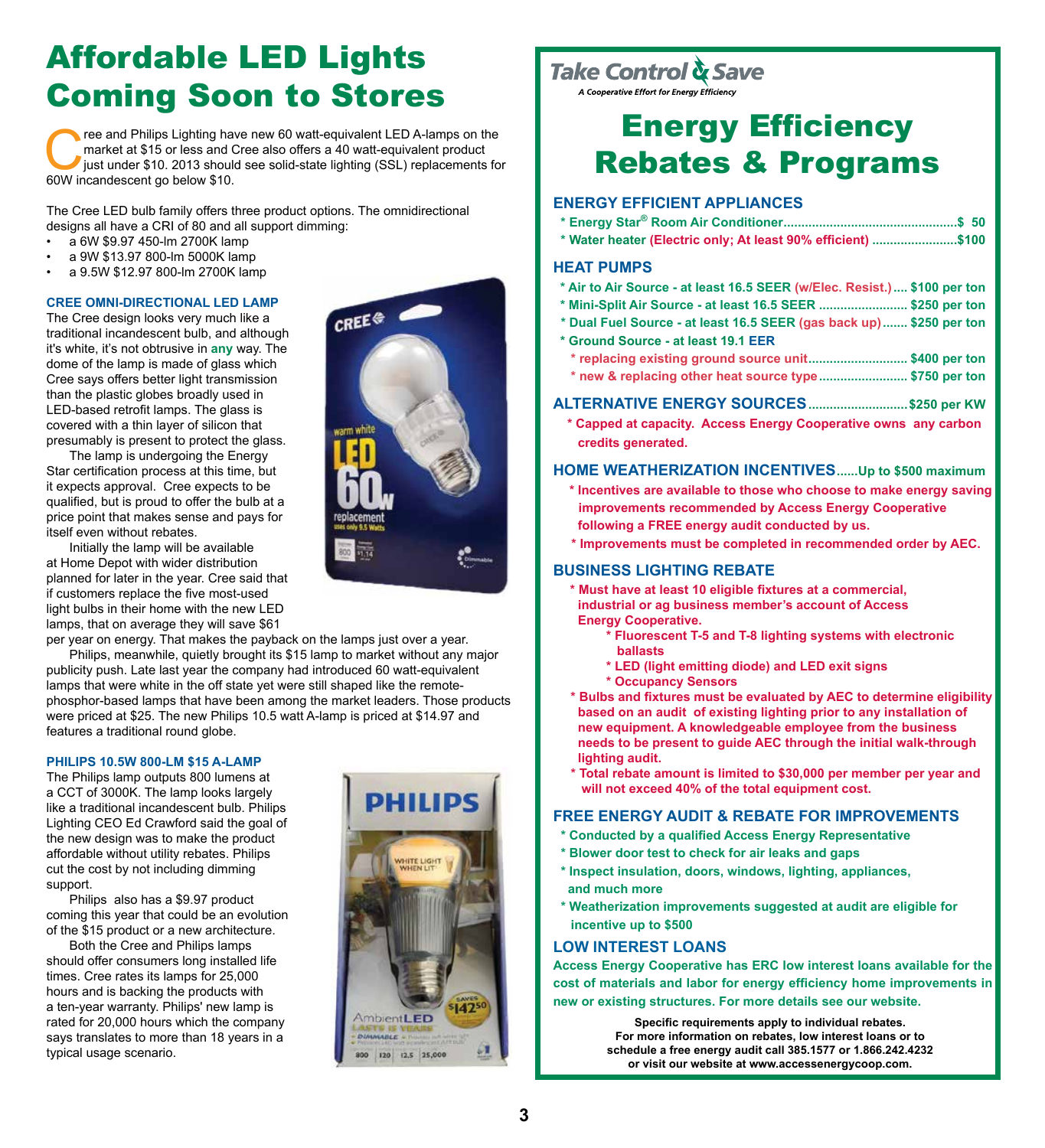# REMINDER: New Houses Must Meet Iowa Codes

owa residents building a new home<br>or adding on to an exisiting home<br>are required by the state to follow<br>the energy code and show compliance owa residents building a new home or adding on to an exisiting home are required by the state to follow through a self-certification process. The statewide energy code also gives house buyers piece of mind when making their purchase desicions by requiring contractors to display compliance with the same Energy Efficiency Components Label. This label is required in all new houses certifying that it at least meets the minimum code levels for insulation, window, and heating system efficiencies. The label is to be permanently affixed to the house's electrical breaker box. **Cities**, towns, and counties with building code jurisdictions are required to enforce the state energy code in their jurisdictions. Outside of these building

|                                                      | Code, which was adopted by the State of Jowa on January 1, 2010                                                               |                             |         |
|------------------------------------------------------|-------------------------------------------------------------------------------------------------------------------------------|-----------------------------|---------|
| <b>Home Address:</b>                                 |                                                                                                                               |                             |         |
|                                                      | New Construction   Addition                                                                                                   | (Ramodeling does not apply) |         |
|                                                      | Insulation R-Values (check applicable boxes below)                                                                            | Goda                        | My Home |
| Celeng/Road                                          | Flat or Standard Atta: Truns                                                                                                  | 2.48                        |         |
|                                                      | Raised Havi Truss                                                                                                             | œ                           |         |
| Wood Framed Walls                                    | Above Crade                                                                                                                   | $1.36 - 0.11 + 5$           |         |
|                                                      | <b>Brion Greek (Besement)</b>                                                                                                 | 6.16%                       |         |
| Crawispace Wall                                      | Condizoned                                                                                                                    | R. stro                     |         |
| Floor                                                | Over United States (Da                                                                                                        | 636                         |         |
|                                                      | Siab Perei                                                                                                                    | ⊷                           |         |
|                                                      | Side Power                                                                                                                    | 1.15-5.6                    |         |
| <b>Siglights</b>                                     | MIRC UT Mar Rd                                                                                                                | 11.80                       |         |
| <b>Windows</b>                                       | <b>MIKCU FactORER</b>                                                                                                         | <b>u</b> 35                 |         |
| Everner Dears                                        | <b>AFRIC U.Fudellul</b>                                                                                                       | क्र प्र                     |         |
| <b>Water Heater</b>                                  | <b>Ons TwenTariphy Ply</b>                                                                                                    | 1177000                     |         |
|                                                      | Electric Taris/Tarkiess Energy Factor (25)                                                                                    | 1014918                     |         |
| Hening Equanent                                      | <b>Get Furnace</b>                                                                                                            | <b>NH. AFLE</b>             |         |
|                                                      | Heat Pump                                                                                                                     | <b>THEFT</b>                |         |
| Cooking Equipment                                    | <b>Gas or Electric Air Conditioner</b>                                                                                        | <b>CLIMITA</b>              |         |
|                                                      | Hast Purno                                                                                                                    | <b>LE SEER</b>              |         |
| Ductowork                                            | Air-Sealing of Ductiverk (Mandelsey)                                                                                          |                             |         |
|                                                      | If supply ducts in non-conditioned abic, then                                                                                 | 盯                           |         |
|                                                      | Any other ducts in non-conditioned space, then                                                                                | iка                         |         |
|                                                      | Duct Blaster Test (rough-mil) 25 peacakd.                                                                                     | <b>Kelly (SOM)</b>          |         |
| Envelope Ar Sening                                   | <b>Visual Inspection</b>                                                                                                      |                             |         |
|                                                      | <b>Blove: Door Performance Test</b>                                                                                           | <b>TEACH</b>                |         |
|                                                      | <b>Signing below certifies compliance with the 2008 IECC</b>                                                                  |                             |         |
| Builder Name: New York Street, Street Street, Tennis |                                                                                                                               |                             |         |
|                                                      | Company._________________________Permit #                                                                                     |                             |         |
|                                                      | This certificate must be permanently attred to the electrical<br>panel in the home as required by the 2009 IECC section 401.2 |                             |         |

jurisdictions, builders are required to meet the requirements of the energy code and show energy code compliance through a self-certification process that is signed and dated.

### **SIGNIFICANT CHANGES IN THE IOWA ENERGY CODE**

- Basement walls require insulation (finishing not required).
- At least one-half of permanent light fixtures must have high efficiency bulbs such as CFLS.
- Heating system ductwork located outside of the conditioned part of a house must be tested for tightness.
- Air barrier material(s) such as spray in-place foam, sealed in-place sheathing, sealed inplace foam board or sealed poly are required in **rim** band joists, behind tub/shower enclosures on exterior walls and dropped ceilings adjacent to the thermal envelope.
- Programmable/setback thermostats are required in homes with furnaces.

# Tips On What To Do If You Smell Gas...

- **• If there are no flames or sparks, immediately put out all smoking materials. Do not operate lights, appliances, telephones, or cell phones. Flames or sparks from these sources can trigger an explosion or a fire.**
- **• Leave the area immediately! Get everyone out of the building or area where you suspect there is a leak.**
- **• Shut off the gas. Turn off the main gas supply valve on your propane tank (clockwise) if it is safe to do so.**
- **• Report the leak from a neighbor's home or other nearby building away from the gas leak, call your propane retailer right away. If you can't reach your propane retailer, call 911 or you local fire department.**
- **• Do not return to the building or area until your propane retailer, emergency responder, or qualified service technician determines that it is safe to do so.**
- **• Get your system checked. Before you attempt to use any propane appliances, a propane retailer or qualified service technician must check your entire system to ensure that it is leak-free.**

# Members Continue to Save on Prescriptions

n March, thirty-two mer<br>\$895 on their prescripti<br>savings stemmed from<br>Walmart and Walgreens. n March, thirty-two members saved \$895 on their prescriptions. The most savings **stemmed** from Hy-Vee,

**Check** out our website at www.accessenergycoop.com to find out more on the discounts offered. We continue visiting with area businesses and adding to the list of local deals.



It's **easy** to save–you just have to show your card to partipicating merchants.

If you own a business and would like to offer a discount for the card, please contact **Kim** Brumbaugh at kbrumbaugh@accessenergycoop.com or call our office.

# What Do Heating Degree-days tell us?

ach degree that the mean temperature is below 65°F is one heating degree-day. So if today's average temperature is 55°F, the day accounts for 10 heating **degree-days**. Engineers determined that when the mean outdoor temperature drops below 65°F, most buildings require heating to maintain 70°F indoors. The amount of heat required to maintain a building's temperature is proportional to the accumulated heating degree-days. Heating degree-days are intended to allow weather data to be used to estimate fuel needs. Fuel distributors use this index to schedule home deliveries, and electric and natural gas utilities use it to predict power demands. Heating degree-day totals are usually reported each day, as well as for the season, which allow us to quickly judge whether the season is above, below or near normal.







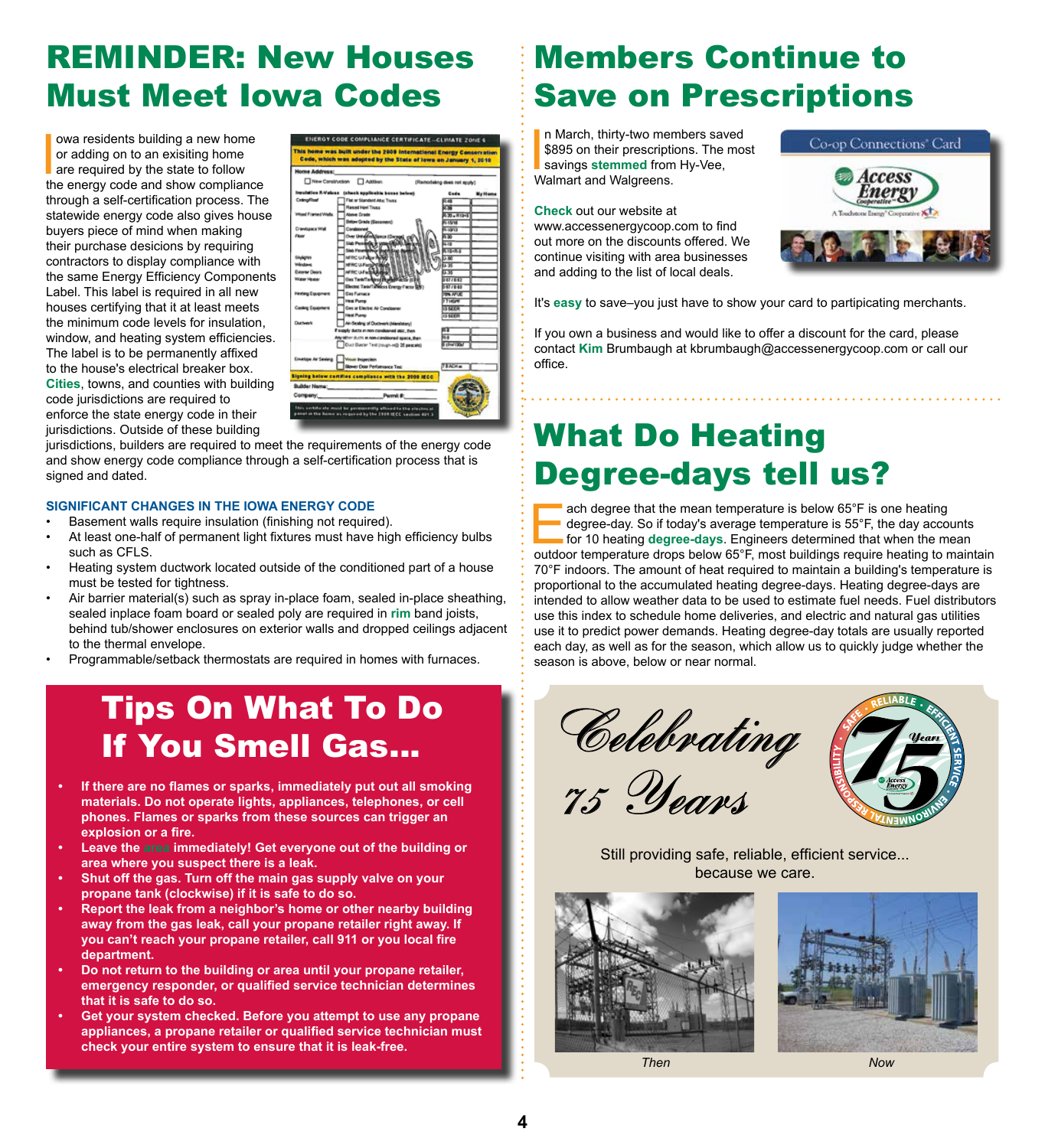# Solar Energy Costs Decline, But Still Not Free

Solar energy has come a long way since 1830, when British **astronomer** John Herschel famously used a solar thermal collector box (a device that absorbs sunlight to collect heat) to cook food during an expedition to Africa. Today, photovoltaic (PV) materials directly convert light into electrical energy without the need for turbines, generators, or other mechanical assistance. When a PV system absorbs sunlight, energy passes on to electrons. The energized electrons break free and, in the right conditions, join an electric current—which can then power your home.

PV systems for homes are most commonly made up of dark, flat panels placed on roofs. Smaller versions can operate individual lights or remote machines (such as irrigation pumps or traffic signs), while larger applications are able to power buildings or supply electricity to the grid.

### **What it costs**

Over the past 20 years, the price of PV modules has tumbled, and with it, PV arrays are emerging as an ever-growing part of the nation's renewable energy supply. According to the Solar Electric Power Association, the price of PV modules has plummeted from \$9 per watt in 1992 to \$1.15 per watt in 2012.

NearZero, a **non-profit** research institute based in Stanford, Calif., recently surveyed 21 experts about solar's outlook. The consensus was that "for the next 15 years at least, PV prices will continue to head down." According to the U.S. Department of Energy (DOE) Lawrence Berkeley National Laboratory, the total installed costs for residential PV fell substantially in 2011 and through the first half of 2012, by as much as 14 percent.

Commercial and utility-scale solar systems are seeing similar **shifts**—a setup that once necessitated an outlay of more than \$3,600 per kilowatt just two years ago can now be put in for less than \$2,000 per kilowatt.

As solar has become more affordable, more than a dozen cooperatives across the country, notably in Arizona, Colorado, Florida, Texas, and Utah, are constructing community solar "gardens"—centralized PV systems, segments of which are sold or leased to members—to meet growing consumer calls for solar alternatives. Other co-ops are investing in large PV farms as a way to diversify their generation mix and meet state renewable portfolio standards.

In addition, high-temperature solar thermal energy (concentrating solar power) has begun making some tiny inroads as a round-the-clock power source in the Southwest. The technology uses long troughs of shiny parabolic mirrors that concentrate the sun's rays on receiver tubes filled with synthetic oil (or a

tower containing molten salt). The fluid gets heated to as high as 750 degrees Fahrenheit before being pumped through heat exchangers to create steam that spins a turbine-generator. Concentrating solar power is seen by some as a possible way to stockpile renewable electricity for later use—the heated material can continue to produce power even when the sun doesn't shine.

Access Energy Cooperative is one of those co-ops, harnessing the sun since last year on a small-scale basis. A 100kW solar **array** on the roof of our warehouse provides approximately 25% of our energy usage for the headquarters facilities.

"Although solar power remains more expensive and less reliable than more traditional forms of power generation, we're excited about its potential," says Bob Swindell, General Manager/CEO. "If you're considering putting in solar panels, or any type of 'backyard' renewable generation at your home, make sure to contact us first to make sure the



system meets our interconnection standards."

### **The bottom line**

Sunlight may look like an easy way to generate electricity, especially in remote areas without easy access to transmission lines. But there are drawbacks. The sun only shines for a set number of hours daily, and cloudy or overcast conditions can wreak havoc on solar power production. However, state and federal rebates for installation and declining equipment costs can make a PV system financially feasible in the right location.

*Sources: Angela Perez; Solar Energy Industries Association, Lawrence Berkeley National Laboratory, U.S. Department of Energy, Solar Electric Power Association, NearZero*

# Tree Trimming Helps Keep People Safe & the Power on When Storms Come

To protect electric reliability and personal safety it is important that your<br>Access Energy Cooperative crews periodically trim trees near power line<br>Tree limbs and power lines are a bad combination, especially with storie Access Energy Cooperative crews periodically trim trees near power lines. Tree limbs and power lines are a bad combination, especially with storms involving high winds, lightning, or ice. Trees are one of the most common causes of an electric service outage.

Tree limbs and branches that extend into power lines also can pose a significant risk to public **safety** during any kind of weather. Anyone in close contact or trying to trim or climb such trees could be seriously injured.

Professionally trained crews trim trees around our primary transmission and distribution lines, rotating the areas they work in yearly. Franchise and easement agreements allow us to trim affected trees on private property. The goal is to trim no more than is necessary for public safety and electric service reliability. Fast-growing trees may need to be cut back more than slow-growing trees.

Always check for nearby power lines before planting or trimming your own trees. Try to plant trees away from power lines. If a power line is in the vicinity, determine how tall and wide a tree is likely to be when it is fully grown. Placing low-growing trees near power lines will help prevent service problems and limit the need for tree trimming in the future. Trimming a tree near a power line will require

a professional tree trimmer and you should contact your electric utility about this.

Also, remember to contact Iowa One Call (IOC), by dialing 811 or 1-800- 331-5666, at least 48 hours in advance of any tree planting to have underground utilities marked. Please contact our office with any questions or concerns about tree trimming or planting. If questions or concerns persist, you may also contact the Iowa Utilities Board toll-free at 1-877-565-4450.

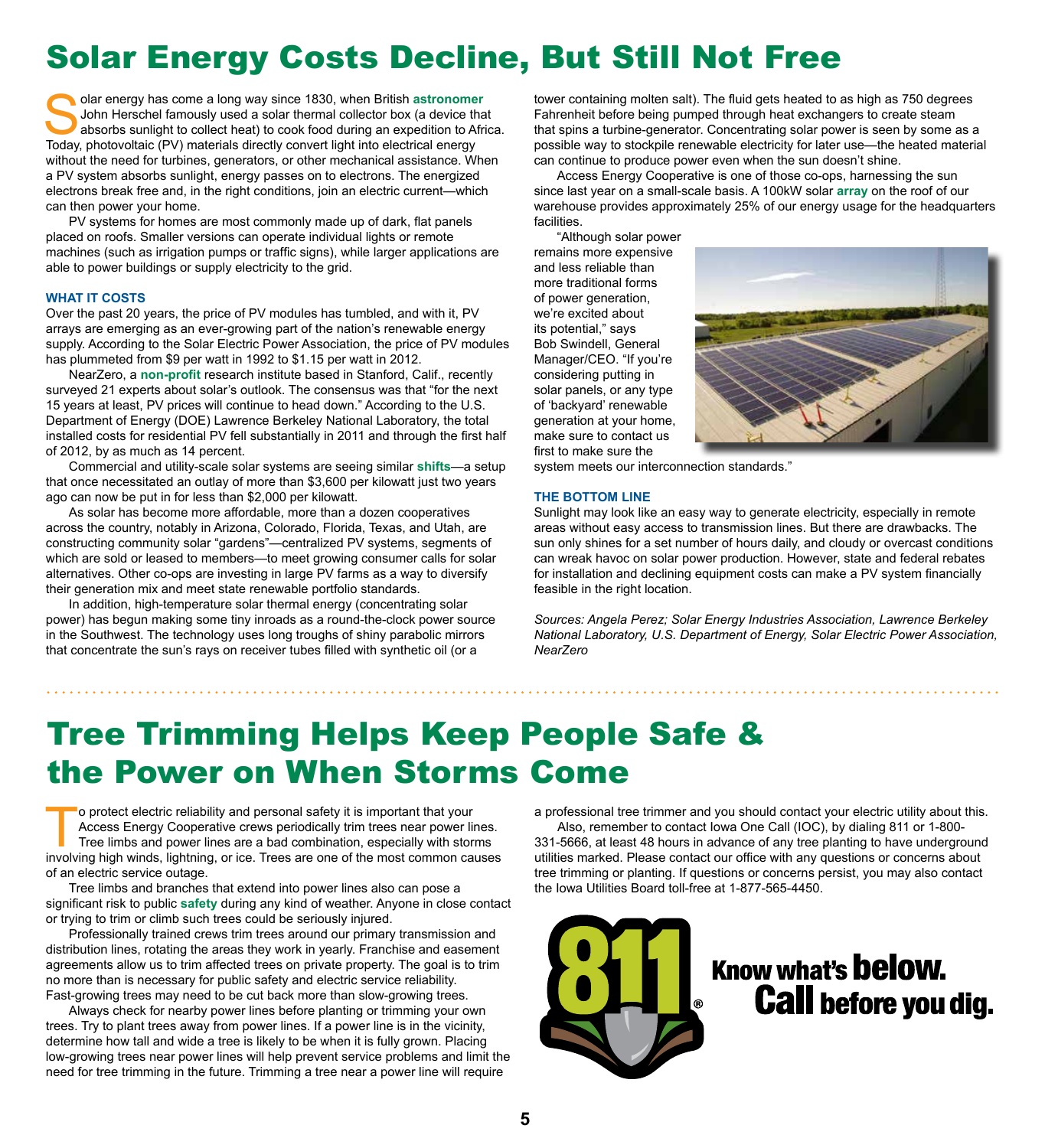# Energy Costs Rise Much Slower Than Other Consumer Goods

popular demand and short supply drives the cost of everyday necessities<br>higher. Some price tag changes—like the cost to fill your car's gas tank—<br>obvious to anyone driving down the road. Other increases at the grocery<br>stor higher. Some price tag changes—like the cost to fill your car's gas tank—are obvious to anyone driving down the road. Other increases at the grocery store are more subtle but still impact your family's bottom line. Compare the average price increase of a few household expenses to see how the rising cost of electricity stacks up.

The cost for a gallon of unleaded gasoline shot up 11.1 percent on average every year between 2002 and 2012, according to the U.S. Bureau of Labor Statistics. The cost for a dozen eggs increased 7.8 percent. Bakers watched the price of flour rise 5.7 percent, and apples jumped of 4.8 percent—every year.

The cost of electricity grew at a slower pace—3.2 percent a year, on average. The U.S. Energy Information Administration (EIA) reports homeowners across the nation pay an average of 11.7 cents per kWh. Your rates at Access Energy Cooperative for residential power is .09 cents per kWh.

Unlike eggs or apples, electricity is a 24-hour-a-day commodity. Despite energy efficiency advancements, the average household uses more electronoic gadgets—and needs more power to operate them—every year.

In the past 30 years, the amount of residential electricity used by appliances and electronics has increased from 17 percent to 31 percent according to the Residential Energy Consumption Survey by EIA. More homes than ever have major appliances and central air conditioning. Digital video recorders (DVRs), computers, and multiple televisions are common.

Your local electric cooperative works hard to keep your electricity safe, reliable, and affordable. But you play a role in the price of your power. Just as you might cut back on eggs if your budget is tight, we can work with you to cut your monthly electric bill. See how little changes add up at www.accessenergycoop. com.

*Sources: U.S. Bureau of Labor Statistics, U.S. Energy Information Administration*

## **Average Prices for Residential Electricity**

2011 figures, in cents per kWh



# What Uses the Most Energy in the Summer?

Ummer vacation can be a<br>
recipe for high electric bills<br>
if kids are home all day. The<br>
U.S. Department of Energy (DOE) recipe for high electric bills if kids are home all day. The estimates that 9 percent of Americans' household energy costs are dedicated to air conditioning alone, so try these tips to keep costs down when the temperature rises.

#### **Avoid 'phantom' load**

Get your family in the habit of turning electronics on and off via power strips as they move from one activity to the next. As electronics and appliances become more technologically savvy, they often draw power even while turned off. A good indicator of this called "phantom load"—is to check the device for a light that stays on all the time.

Phantom load will add a few watt-hours to energy consumption, but a few watt-hours on each of

your many electronic devices adds up. To avoid this silent power draw, unplug the device or invest in a "smart" power strip, which allows certain electronics—like a cable box, which takes time to reboot after it's been unplugged—to continue using electricity while others can be completely shut down.

### **Air-conditioning units**

More people in the house + doors hanging open from the last trip to play outside + high temperatures = an air-conditioning unit that has to work harder to keep the house cool. Be sure to adjust settings to maximize efficiency, such as using the "auto" function instead of keeping the fan running all the time.

Regular maintenance to keep your air conditioner or heat pump in good working order is a good idea, as is checking and changing the air filter

every few months or if it's dirty.

Also, set your thermostat as high as you can while maintaining your comfort level—the smaller the difference between indoor air and the great outdoors, the lower your cooling costs will be. And make sure to rearrange your furniture so that appliances that put out a lot of heat aren't near the thermostat.

### **Keep the pool covered**

About 70 percent of the heat lost from swimming pools results from evaporation, caused by both wind and water. That means tap water goes to refilling the pool, which means higher electric bills to reheat the water.

To save energy, cover a pool when it's not in use. Pool size and shape factor into choosing the right cover. The most expensive pool covers are incorporated into the pool structure and can come with an automatic

retraction and storage system. Manual covers may be cheaper, but removing them can be a dirty job. You can also choose solar covers resembling bubble wrap.

### **Your electric cooperative is a resource**

As you work this summer to stop energy drains, don't forget about Access Energy Cooperative's free energy audit program. Our energy efficiency experts can help you determine the right steps for your home, including whether an energy audit will help find more savings. You can also visit www.accessenergycoop. com to find out how little measures around the house add up to big energy savings.

*Sources: Megan Howard; U.S. Department of Energy; Cooperative Research Network*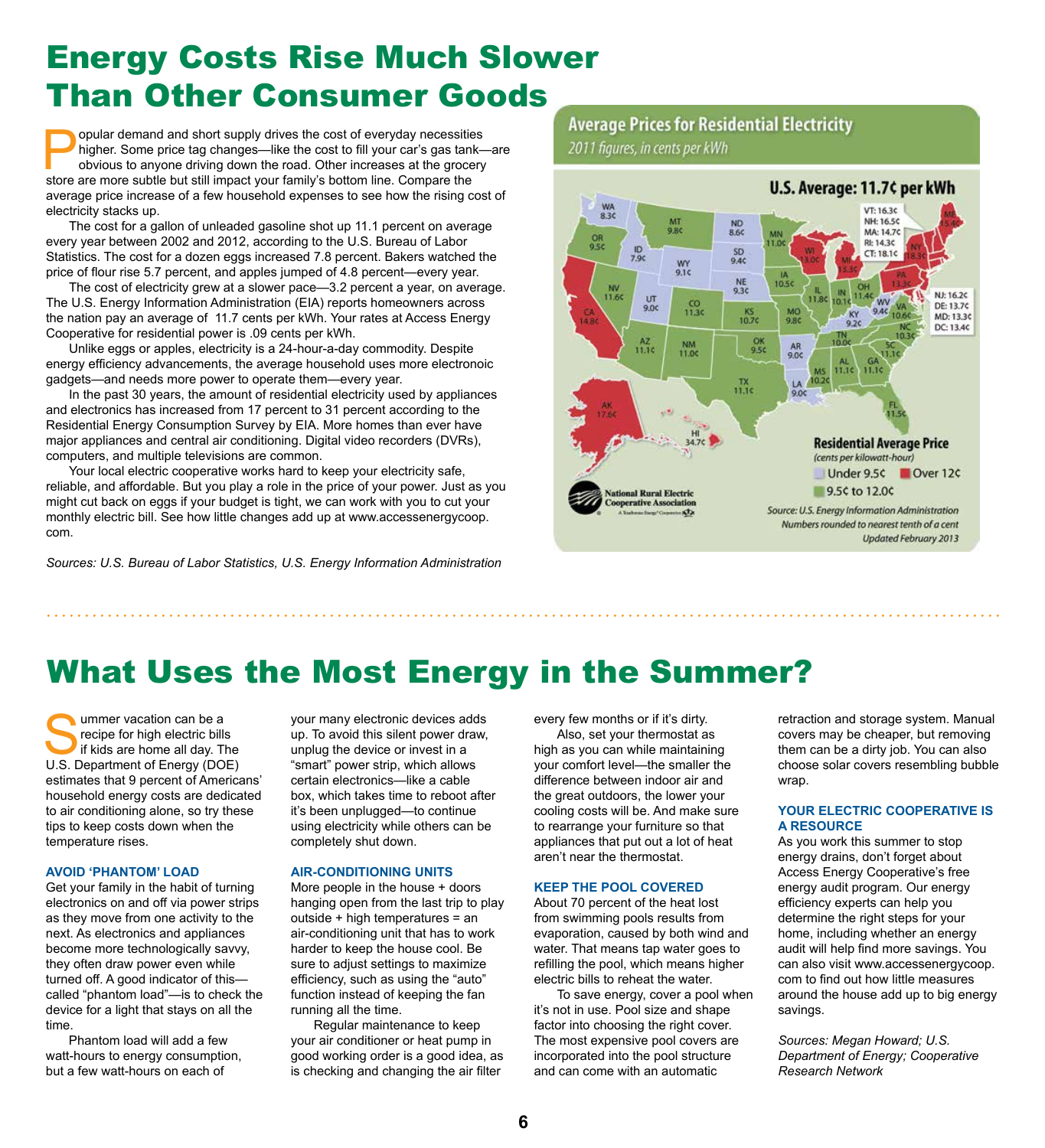# Electrical Safety Measures for Older Adults

 $\blacktriangleright$  tatistics show that home fires result in a significant number of deaths and injuries each year. According to the National Fire Protection Association (NFPA), U.S. fire departments respond to an estimated average of 371,700 home structure fires per year. These fires cause an estimated average of 2,590 civilian deaths and 12,910 civilian injuries.

Although electrical hazards plague the public at large, older adults are burdened with the gravest risk. Adults over the age of 65 are more than twice as likely to die from a house fire as the general population, and this risk increases with age.

Electrical failures are a leading cause of home fires every year, and electrical distribution and lighting equipment fires have been shown to increase in frequency with increasing dwelling age. Homes with aging electrical systems are at a heightened risk for electrical fires, posing a serious risk for older adults who have remained in the same home for an extended period of time. According to the U.S. Census Bureau, half of the homes in use in the United States were built before 1973, which is long before many of the electronics and appliances we use today were even invented. Unfortunately, our increased demands for energy can overburden an older home's electrical system causing fires or electrocutions.

Many home electrical fires can be prevented by using more up-to-date technology and by recognizing warning signs your home may be showing. Follow these easy safety tips to identify and prevent electrical hazards in your home:

- Regularly check all cords, outlets, switches, and appliances for signs of damage or wear.
- Use extension cords only temporarily.
- Be sure that outlets that are not overloaded with too many devices. They can overheat and start a fire.
- Look and listen for warning signs of an electrical problem such as outlets and switches that are warm, or make crackling, sizzling or buzzing sounds.
- Always replace fuses or circuit breakers with the correct size and amperage. And make sure all circuits are labeled correctly.
- Consider having your breakers upgraded to state-of-the-art AFCI circuit breakers. Keep the electrical panel accessible so you can quickly shut off power in an emergency.
- Install smoke alarms on every level of your home. Place alarms inside each bedroom and outside each sleeping area. Test them once a month, change the batteries at least once a year, and replace the alarm itself every ten years.

A full range of resources for older adults, including detailed fact and tip sheets as well as public service announcements, can be found by visiting www.esfi.org. This effort is part of ESFI's National Electrical Safety Month initiative, "Electrical Safety for All Ages," which takes a multigenerational approach to electrical safety by encouraging family members of all ages to work together to identify and correct potential home fire hazards. *Source: Brett Brenner, ESFI.* 



# *Tip of the Month* Energy Efficiency

**Properly installed shades can be one of the most effective ways to improve windows' energy efficiency. Lower them during summer; in winter, raise during the day and lower at night on south-facing windows. Dual shades, with reflective white coating on one side and a heat-absorbing dark color on the other, can be reversed with the seasons and save even more energy. Learn more at EnergySavers.gov. Source: U.S. Department of Energy**

# Powering Safely During an Outage

The of the great things about the modern American electric grid is that power<br>almost always flows when we need it. Given our dependence on electricity,<br>it's understandable why portable generators are popular when the power almost always flows when we need it. Given our dependence on electricity, it's understandable why portable generators are popular when the power goes out and stays out for a while.

But generators can cause more harm than good if not used properly. In honor of Electrical Safety Month, recognized each May, we want to give you a few safety tips to protect yourself and our linemen who are working to restore your power.

First, never plug a portable generator directly into one of your home's outlets—unless you have had a licensed electrician install a "transfer switch" in your home. If you don't have a transfer switch, power provided by the generator can "backfeed" along power lines, which can electrocute a lineman working on those lines.

In addition, portable generators create carbon monoxide, the odorless, colorless gas that can quickly become deadly if the generator isn't exhausted outside. Attached garages with an open door don't count—the carbon monoxide can still seep indoors and poison inhabitants. Generators must go outside in a dry area, which might mean you'll need to **rig** a canopy to protect it from precipitation at a safe distance from your home's windows, doors, and vents. How far is a safe distance? Even 15 feet can be too close.

Other things to keep in mind: Plug appliances directly into the generator using heavy-duty, outdoor-rated extension cords, but don't overload it. Follow the manufacturer's instructions for maximum load. Shut off the generator before refueling, or a fire could start—and it's a good idea to have a fully charged fire extinguisher nearby, just in case.

Safety is a top priority at Access Energy Cooperative, for our employees and members alike. Contact us at contactus@accessenergycoop.com or by calling 866-242-4232 if you'd like to learn more about how to properly install and use a portable generator.

For more tips on how to stay safe during a power outage, visit our website at www.accessenergycoop.com.

# Listen for Peak Alerts

The hot days of summer place a lot of stress on America's utility network. For<br>many electric utilities, the hottest days create greater "peak loads" than at<br>any other time of the year. These times of greatest demand could many electric utilities, the hottest days create greater "peak loads" than at any other time of the year. These times of greatest demand could potentially lead to limited power supply disruptions; and on rare occasions, an outage or blackout may occur. A utility's peak load affects its electricity cost and this cost is ultimately passed along to its customers. During these times we may alert you to conserve on energy use.

The greatest peak loads often occur in the late afternoon on summer days, when the air conditioning systems in most buildings are running, and when families first arrive home and start using household appliances. You can help reduce summer peak loads by adjusting your daily routine in a few small ways:

- Avoid doing laundry in the afternoon–choose the morning or late evening instead. If you must run your washing machine instead of using a clothes **dryer** during these times, use cold water instead of hot. If you must dry your clothes during this time, use a clothesline or indoor drying rack. Avoid running your dishwasher during these times, too. These appliances tend to heat up your home, too, so you'll be more comfortable if you don't run them during the day.
- Close your windows and draw the shades during the day to keep the sun from overheating your home. Better yet, install exterior window shades, sun screens, or awnings to block summer sun before it enters your home.
- If you have central air conditioning, hire a serviceman to perform periodic service. This should include changing the filters, checking the refrigerant charge, cleaning the coils, and sealing leaky ducts. You can change the filters yourself, too, once you learn where they are located. If you have window air conditioners, remove them periodically and clean their coils with hot soapy water and a stiff brush.